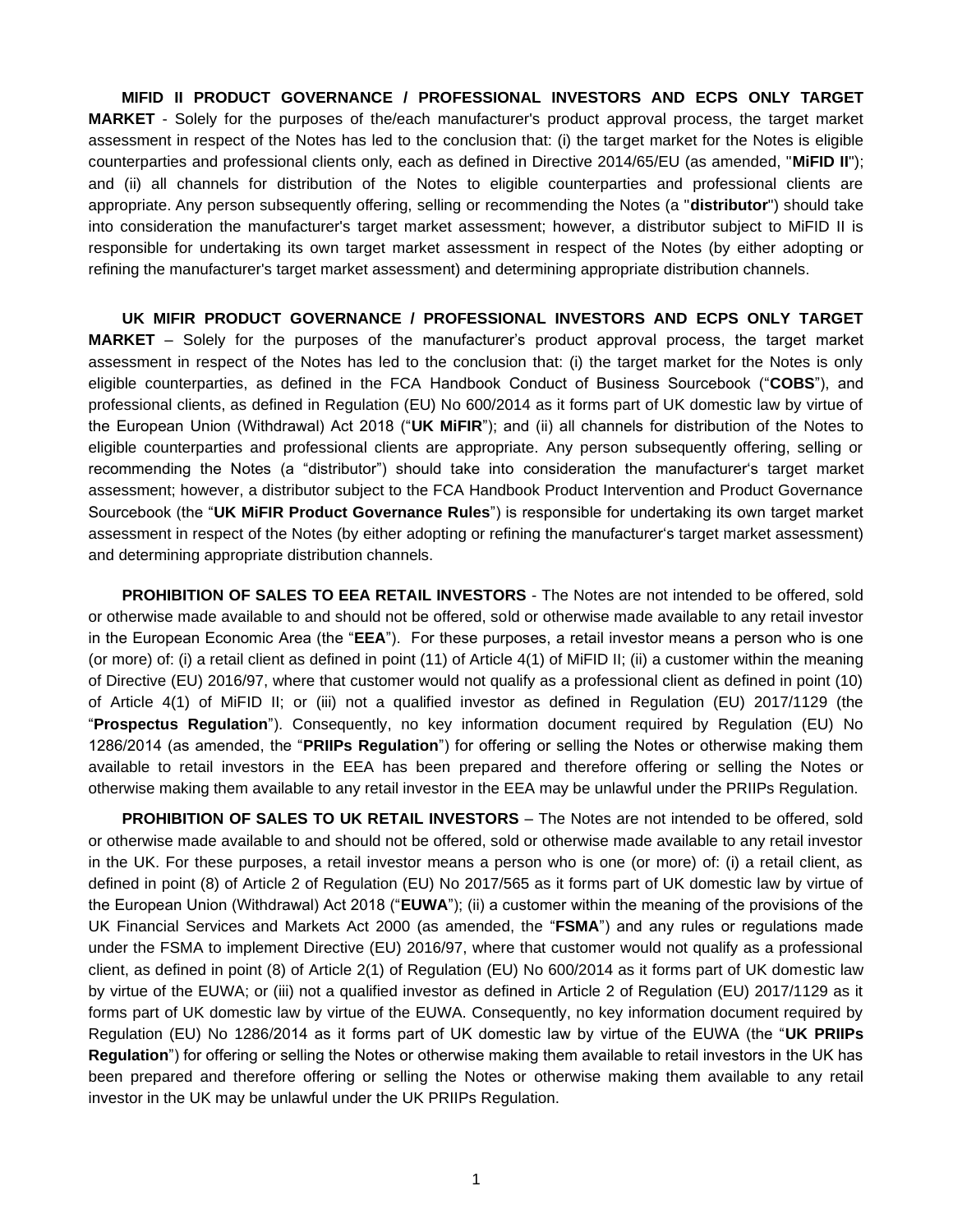**Final Terms dated 21 December 2021**



#### **LEI: NQQ6HPCNCCU6TUTQYE16**

#### **Issue of GBP 225,000,000 Floating Rate Senior Notes due 9 January 2023**

#### **under the U.S.\$20,000,000,000 Note Issuance Programme**

### **PART A – CONTRACTUAL TERMS**

Terms used herein shall be deemed to be defined as such for the purposes of the Terms and Conditions (the "**Conditions**") set forth in the Prospectus dated July 16, 2021 and the supplements dated August 25, 2021 and dated December 10, 2021, including all documents incorporated by reference (such Prospectus as so supplemented, the "**Prospectus**") which constitutes a base prospectus for the purposes of the UK Prospectus Regulation. As used herein, "**Prospectus Regulation**" means Regulation (EU) 2017/1129. This document constitutes the Final Terms of the Notes described herein for the purposes of Article 8 of the Prospectus Regulation and must be read in conjunction with such Prospectus in order to obtain all the relevant information. The Prospectus has been published on the website of the National Storage Mechanism at *<https://data.fca.org.uk/#/nsm/nationalstoragemechanism>* under "Bank of Montreal".

- 1. (i) Series Number: 254
	- (ii) Tranche Number: 1
	- (iii) Date on which the Notes will be Not Applicable consolidated and form a single Series:
- 2. Specified Currency or Currencies: GBP or £ ("**£**")
- 3. Aggregate Nominal Amount :
	- (i) Series: £225,000,000
	- (ii) Tranche: £225,000,000
- 4. Issue Price: 100.968 per cent. of the Aggregate Nominal Amount
- 5. (i) Specified Denomination(s): £100,000 and integral multiples of £1,000 in excess thereof up to and including £199,000. No Notes in definitive form will be issued with a denomination above £1,000.
	- (ii) Calculation Amount: £1,000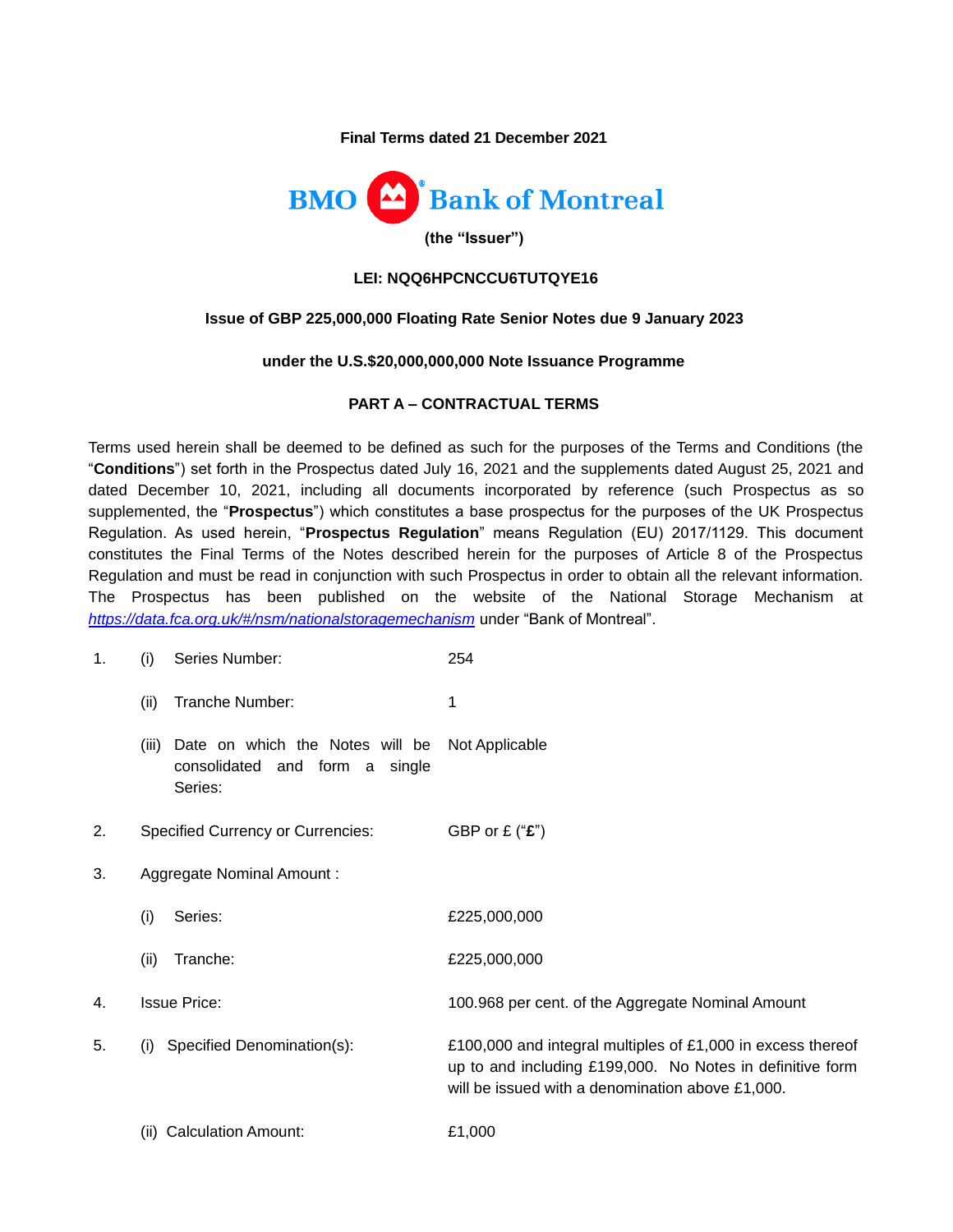| 6.                                               | (i)                                  | <b>Issue Date:</b>                                           | 23 December 2021                                                                                                                                                                                                                                                                                                                                    |
|--------------------------------------------------|--------------------------------------|--------------------------------------------------------------|-----------------------------------------------------------------------------------------------------------------------------------------------------------------------------------------------------------------------------------------------------------------------------------------------------------------------------------------------------|
|                                                  | (ii)                                 | Interest Commencement Date:                                  | <b>Issue Date</b>                                                                                                                                                                                                                                                                                                                                   |
| 7.                                               |                                      | <b>Maturity Date:</b>                                        | Interest Payment Date falling in or nearest to 9 January<br>2023.                                                                                                                                                                                                                                                                                   |
| 8.                                               |                                      | <b>Interest Basis:</b>                                       | SONIA + 1.00 per cent. Floating Rate<br>(further particulars specified in paragraph 17 below)                                                                                                                                                                                                                                                       |
| 9.                                               |                                      | Redemption Basis:                                            | Subject to any purchase and cancellation or early<br>redemption, the Notes will be redeemed on the Maturity<br>Date at 100.00 per cent. of their Nominal Amount                                                                                                                                                                                     |
| 10.                                              |                                      | Change of Interest:                                          | Not Applicable                                                                                                                                                                                                                                                                                                                                      |
| 11.                                              |                                      | Put/Call Options:                                            | Not Applicable                                                                                                                                                                                                                                                                                                                                      |
| 12.                                              |                                      | Date(s) of Board approval for issuance of<br>Notes obtained: | Not Applicable                                                                                                                                                                                                                                                                                                                                      |
| 13.                                              |                                      | Status of the Notes:                                         | <b>Senior Notes</b>                                                                                                                                                                                                                                                                                                                                 |
| 14.                                              |                                      | <b>Bail-inable Notes:</b>                                    | No                                                                                                                                                                                                                                                                                                                                                  |
| PROVISIONS RELATING TO INTEREST (IF ANY) PAYABLE |                                      |                                                              |                                                                                                                                                                                                                                                                                                                                                     |
| 15.                                              | <b>Fixed Rate Note Provisions</b>    |                                                              | Not Applicable                                                                                                                                                                                                                                                                                                                                      |
| 16.                                              |                                      | <b>Fixed Rate Reset Note Provisions</b>                      | Not Applicable                                                                                                                                                                                                                                                                                                                                      |
| 17.                                              | <b>Floating Rate Note Provisions</b> |                                                              | Applicable                                                                                                                                                                                                                                                                                                                                          |
|                                                  | (i)                                  | Specified Period(s):                                         | The first Interest Period will be the period from and<br>including the Issue Date to, but excluding, the following<br>Interest Payment Date and subsequent Interest Periods will<br>be from and including the Interest Payment Date to, but<br>excluding, the immediately following Interest Payment<br>Date, to, but excluding, the Maturity Date. |
|                                                  | (ii)                                 | <b>Specified Interest Payment Dates:</b>                     | 9 January, 9 April, 9 July and 9 October in each year (up to<br>and including the Maturity Date) subject to adjustment in<br>accordance with the Business Day Convention set out in<br>(iv) below.                                                                                                                                                  |
|                                                  | (iii)                                | First Interest Payment Date:                                 | 9 January 2022                                                                                                                                                                                                                                                                                                                                      |
|                                                  |                                      | (iv) Business Day Convention:                                | Modified Following Business Day Convention                                                                                                                                                                                                                                                                                                          |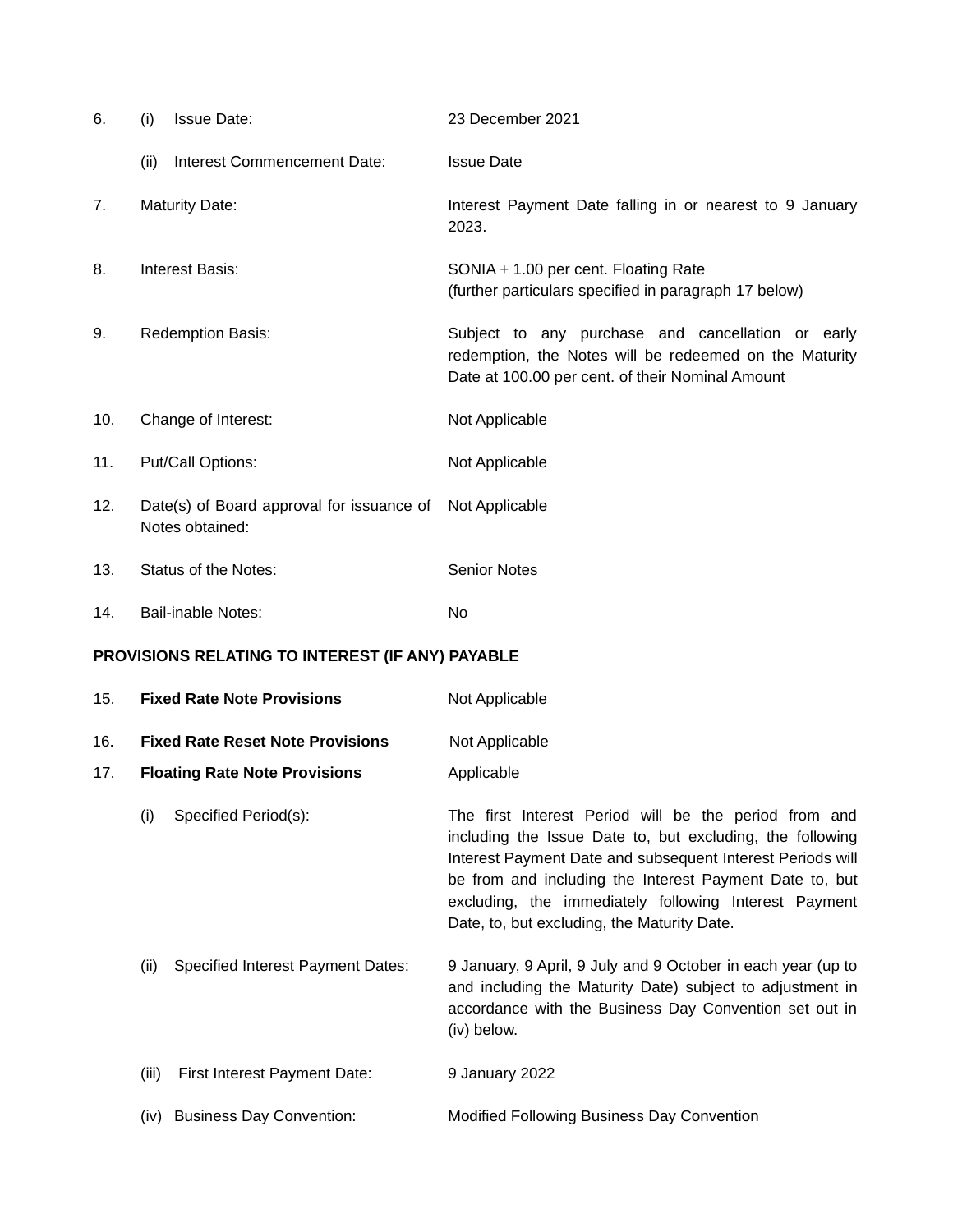| (v) Additional Business Centre(s):                                             | London, New York, Toronto and TARGET2                                                                                   |
|--------------------------------------------------------------------------------|-------------------------------------------------------------------------------------------------------------------------|
| Manner in which the Rate(s)<br>of<br>(vi)<br>Interest is/are to be determined: | <b>Screen Rate Determination</b>                                                                                        |
| (vii) Calculation Agent:                                                       | HSBC Bank plc shall be the Calculation Agent                                                                            |
| (viii) Screen Rate Determination:                                              | Applicable                                                                                                              |
| Reference Rate:                                                                | 3 month SONIA                                                                                                           |
| <b>Calculation Method:</b>                                                     | <b>Compounded Daily Rate</b>                                                                                            |
| <b>Observation Method:</b>                                                     | Shift (in respect of SONIA)                                                                                             |
| <b>Relevant Time:</b>                                                          | 11:00 a.m. London time                                                                                                  |
| Interest Determination Date(s):                                                | 2 London Banking Days prior to the start of each Interest<br>Period                                                     |
| <b>Relevant Financial Centre:</b>                                              | London                                                                                                                  |
| Relevant Screen Page:                                                          | Reuters page SONIA                                                                                                      |
| <b>Observation Look-Back Period:</b>                                           | 2 London Banking Days                                                                                                   |
| <b>Relevant Number:</b>                                                        | Not Applicable                                                                                                          |
| ISDA Determination:<br>(ix)                                                    | Not Applicable                                                                                                          |
| <b>Floating Rate Option:</b>                                                   | Not Applicable                                                                                                          |
| Designated Maturity:                                                           | Not Applicable                                                                                                          |
| <b>Reset Date:</b>                                                             | Not Applicable                                                                                                          |
| Linear Interpolation:<br>(x)                                                   | Applicable – the Rate of Interest for the short first Interest<br>Period shall be calculated using Linear Interpolation |
| Margin(s):<br>(xi)                                                             | + 1.00 per cent. per annum                                                                                              |
| (xii) Minimum Rate of Interest:                                                | Zero per cent. per annum                                                                                                |
| (xiii) Maximum Rate of Interest:                                               | Not Applicable                                                                                                          |
| (xiv) Day Count Fraction:                                                      | Actual/365 (Fixed)                                                                                                      |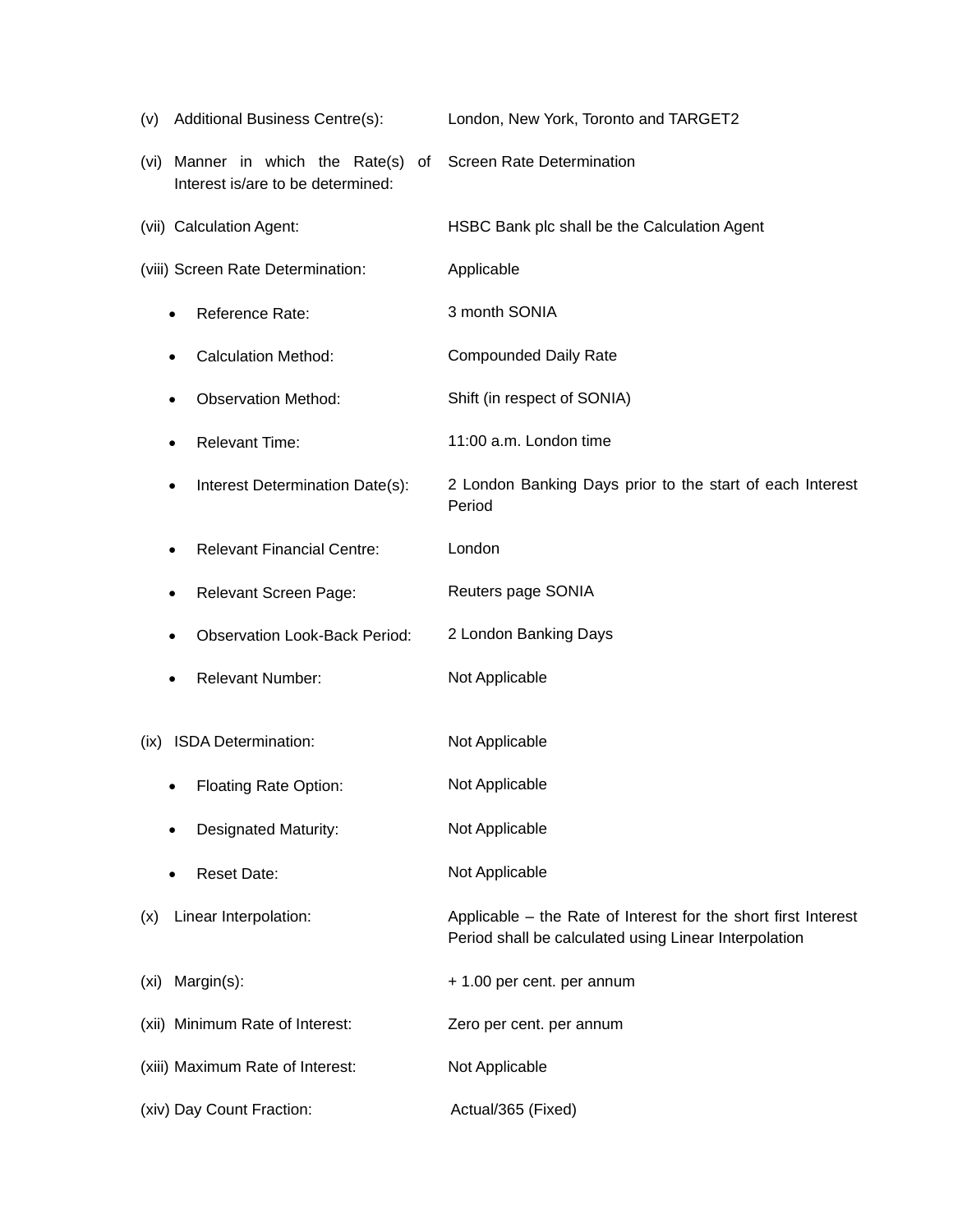|     | (xv)<br>Range accrual:                                                                                                             | Not Applicable                |
|-----|------------------------------------------------------------------------------------------------------------------------------------|-------------------------------|
| 18. | <b>Zero Coupon Note Provisions</b>                                                                                                 | Not Applicable                |
|     | <b>PROVISIONS RELATING TO REDEMPTION</b>                                                                                           |                               |
| 19. | <b>Bank Call Option</b>                                                                                                            | Not Applicable                |
| 20. | <b>Noteholder Put Option</b>                                                                                                       | Not Applicable                |
| 21. | <b>Early Redemption for Illegality</b>                                                                                             | Not Applicable                |
| 22. | Early Redemption for a Disruption<br><b>Event</b>                                                                                  | Not Applicable                |
| 23. | Early Redemption for an Administrator/ Not Applicable<br><b>Benchmark Event</b>                                                    |                               |
| 24. | <b>Bail-inable Notes - TLAC</b><br><b>Disqualification Event Call</b>                                                              | Not Applicable                |
| 25. | <b>Final Redemption Amount</b>                                                                                                     | £1,000 per Calculation Amount |
| 26. | <b>Early Redemption Amount</b>                                                                                                     |                               |
|     | Early Redemption Amount(s) payable on £1,000 per Calculation Amount<br>redemption for taxation reasons, or on<br>event of default: |                               |

## **GENERAL PROVISIONS APPLICABLE TO THE NOTES**

| 27. | Form of Notes:                                                   | <b>Bearer Notes</b>                                                                                                                                                                                      |
|-----|------------------------------------------------------------------|----------------------------------------------------------------------------------------------------------------------------------------------------------------------------------------------------------|
|     |                                                                  | Temporary global Note exchangeable on or after 1<br>February 2022 for a permanent global Note which is<br>exchangeable for Definitive Notes in the<br>limited<br>circumstances specified in Condition 2. |
| 28. | New Global Note or Classic Global Note:                          | Classic Global Note                                                                                                                                                                                      |
| 29. | Additional Financial Centre(s):                                  | London, New York, Toronto and TARGET2                                                                                                                                                                    |
| 30. | Talons for future Coupons to be attached<br>to Definitive Notes: | No.                                                                                                                                                                                                      |
| 31. | Branch of Account:                                               | Toronto                                                                                                                                                                                                  |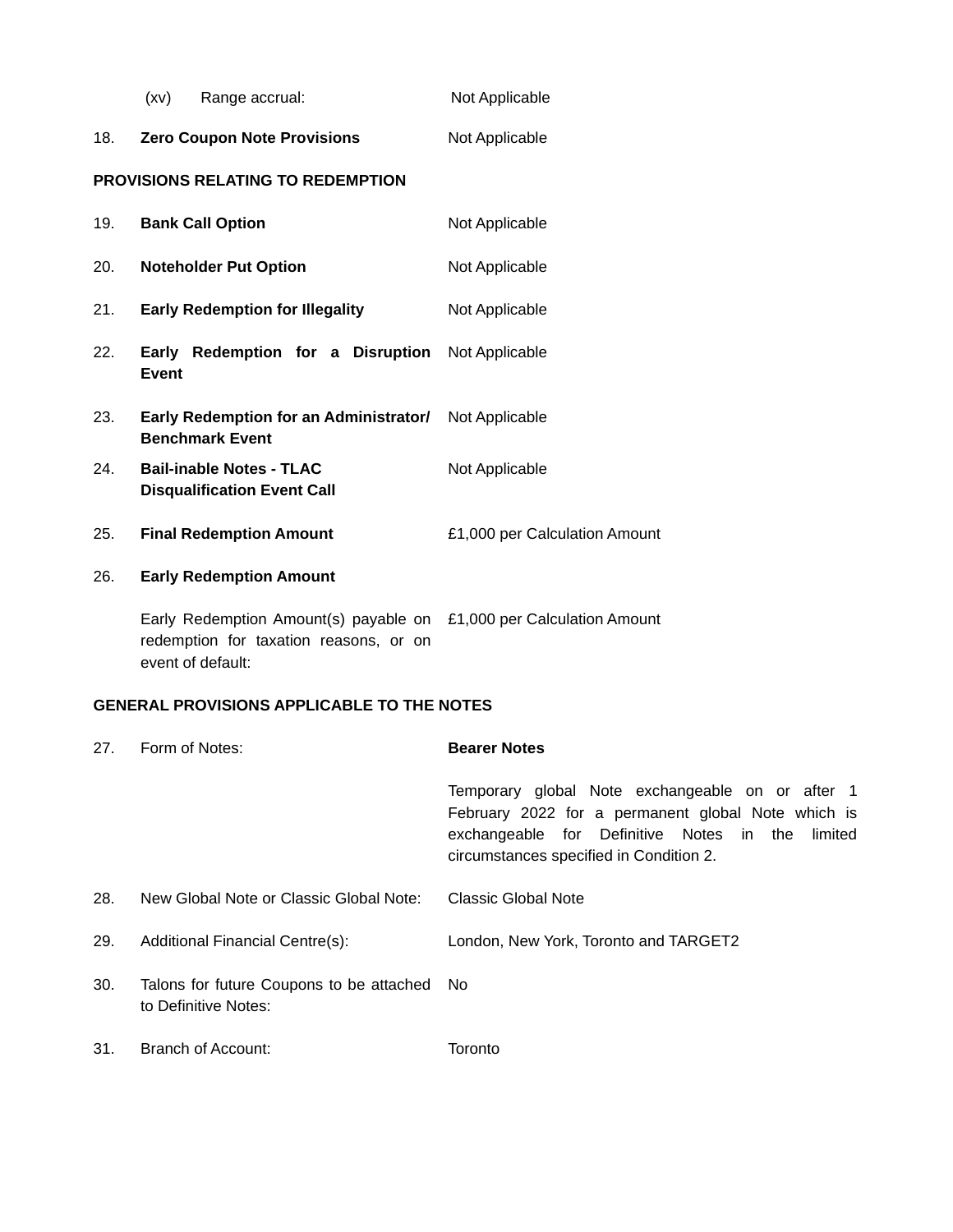- 32. Calculation Agent for purposes of Condition 6(f) (if other than the Agent): Not Applicable Not Applicable
- 33. Calculation Agent for purposes of Condition 6(h) (RMB Notes) (if other than the Agent):
- 34. RMB Settlement Centre: Not Applicable 35. Relevant Valuation Time for RMB Notes: Not Applicable 36. Alternative Currency Payment: Not Applicable

Signed on behalf of Bank of Montreal:

By: \_\_\_\_\_\_\_\_\_\_\_\_\_\_\_\_\_\_\_\_\_\_\_\_\_\_\_\_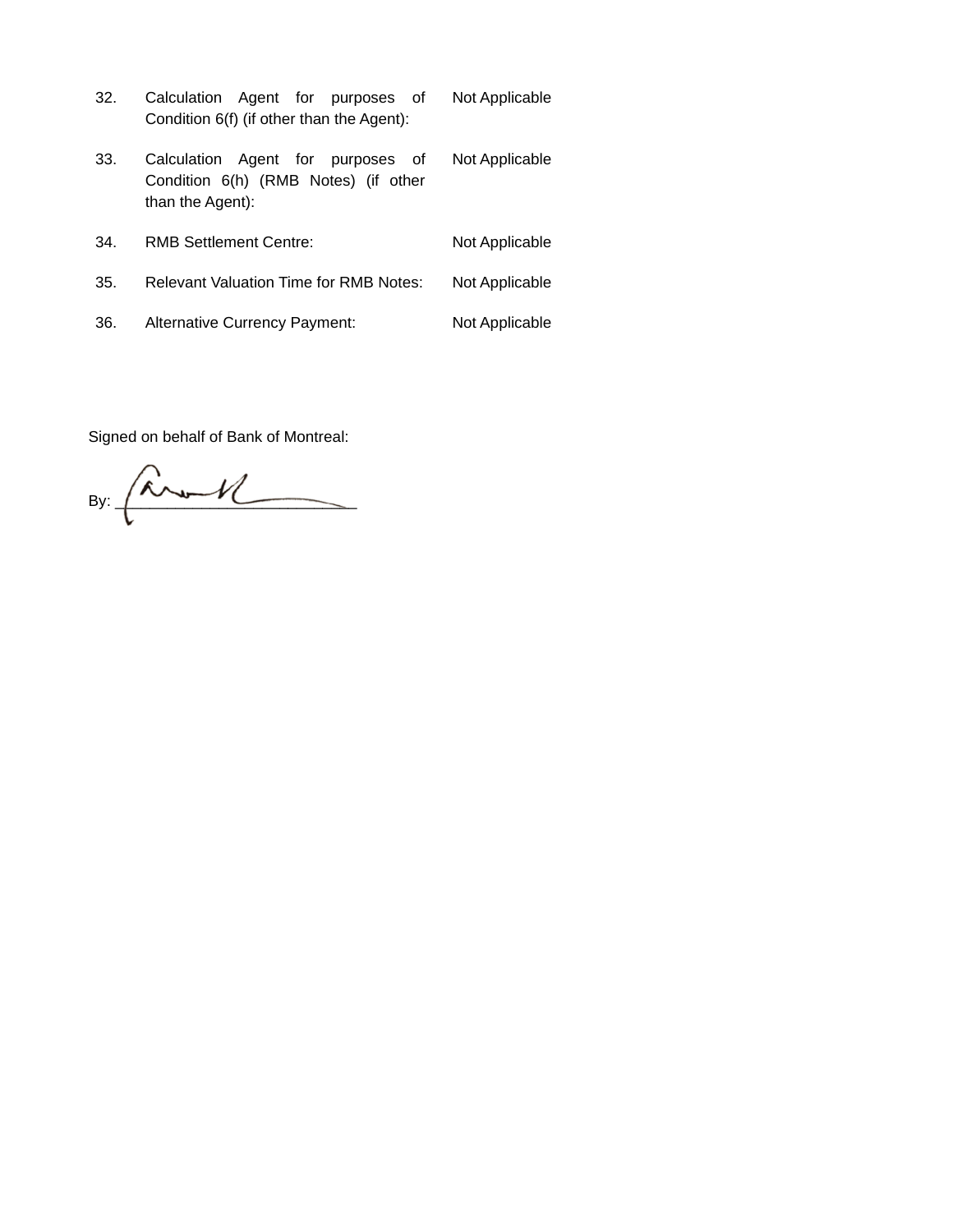#### **PART B – OTHER INFORMATION**

### **1. LISTING AND ADMISSION TO TRADING**

(i) Listing/Admission to trading: Application has been made by the Issuer (or on its behalf) for the Notes to be admitted to the Official List of the FCA and to trading on the London Stock Exchange's Main Market with effect from the Issue Date.

Date from which admission is expected to be effective: Not Applicable

(ii) Estimate of total expenses related to £4,840.00 admission:

#### **2. RATINGS**

Ratings: The Notes to be issued are expected to be rated:

S&P Global Ratings, acting through S&P Global Ratings Canada, a business unit of S&P Global Canada Corp.: A+(stable)

Fitch Ratings, Inc.: AA (negative)

#### **3. INTERESTS OF NATURAL AND LEGAL PERSONS INVOLVED IN THE ISSUE/OFFER**

Save for any fees payable to the relevant Dealer, so far as the Issuer is aware, no person involved in the offer of the Notes has an interest material to the offer. The Dealer and its affiliates may have engaged, and may in the future engage, in investment banking and/or commercial banking transactions with, and may perform other services for, the Issuer and its affiliates in the ordinary course of business.

#### **4.** *Fixed Rate Notes only* **– YIELD**

Indication of yield: Not Applicable

#### **5. OPERATIONAL INFORMATION**

| ISIN:        | XS2423749832                                             |
|--------------|----------------------------------------------------------|
| Common Code: | 242374983                                                |
| CFI Code:    | See the website of the Association of National Numbering |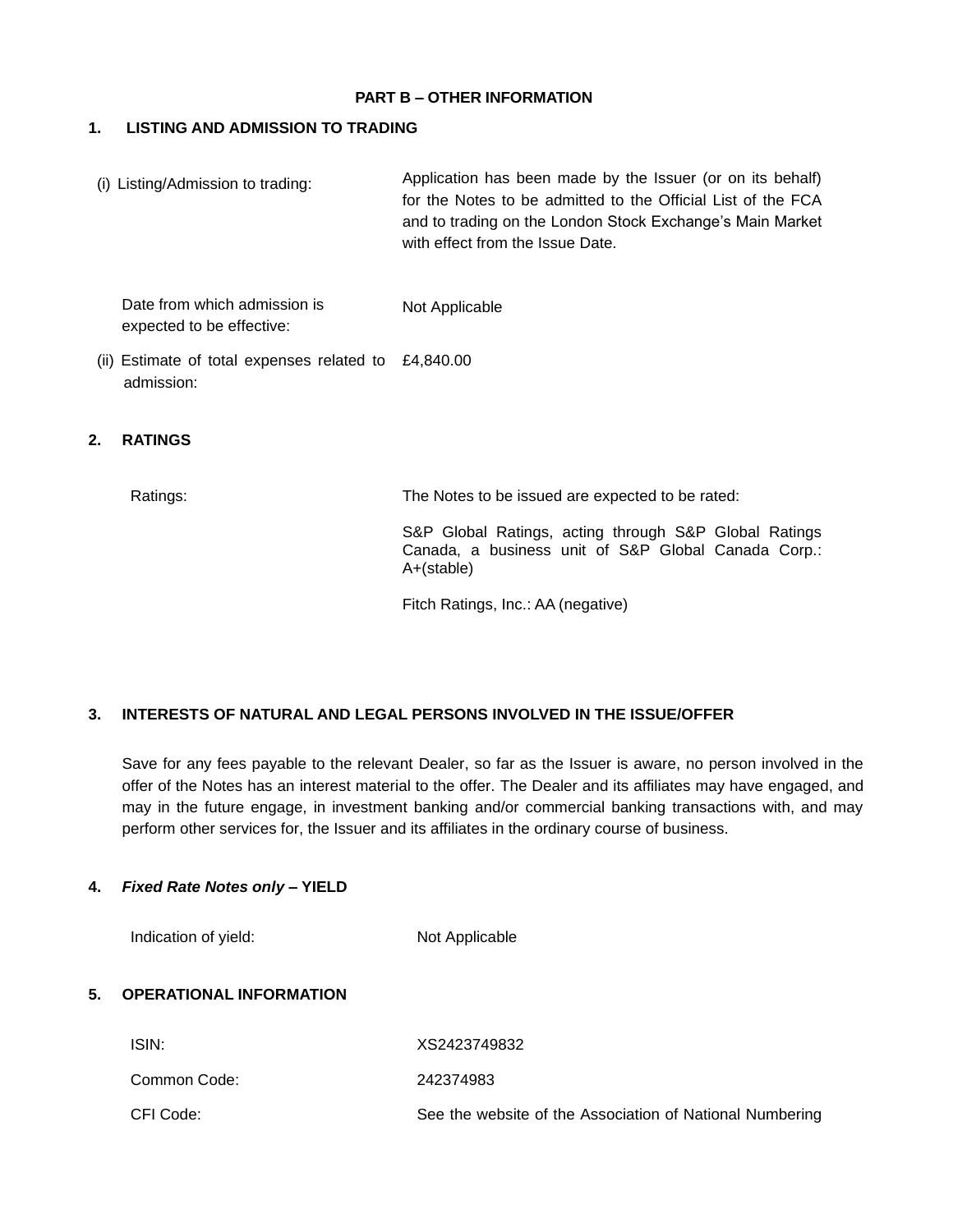|                                                                                                                                                                                 | Agencies (ANNA) or alternatively sourced from the<br>responsible National Numbering Agency that assigned the<br>ISIN.                                                                                                                                                                                                                                                                                                                                                                                                                                                                                                                                                  |
|---------------------------------------------------------------------------------------------------------------------------------------------------------------------------------|------------------------------------------------------------------------------------------------------------------------------------------------------------------------------------------------------------------------------------------------------------------------------------------------------------------------------------------------------------------------------------------------------------------------------------------------------------------------------------------------------------------------------------------------------------------------------------------------------------------------------------------------------------------------|
| FISN:                                                                                                                                                                           | See the website of the Association of National Numbering<br>Agencies (ANNA) or alternatively sourced from the<br>responsible National Numbering Agency that assigned the<br>ISIN.                                                                                                                                                                                                                                                                                                                                                                                                                                                                                      |
| Any clearing system(s) other than<br>Euroclear<br><b>Bank</b><br>SA/NV<br>and<br>Clearstream Banking S.A. and the<br>relevant identification number(s):                         | Not Applicable                                                                                                                                                                                                                                                                                                                                                                                                                                                                                                                                                                                                                                                         |
| Delivery:                                                                                                                                                                       | Delivery against payment                                                                                                                                                                                                                                                                                                                                                                                                                                                                                                                                                                                                                                               |
| Names and addresses of additional<br>Agent(s) (if<br>any)<br>and<br>Paying<br>if<br>applicable a statement that it or they<br>should be sole Paying Agent(s) for the<br>Series: | Not Applicable                                                                                                                                                                                                                                                                                                                                                                                                                                                                                                                                                                                                                                                         |
| Intended to be held in a manner which<br>would allow Eurosystem eligibility:                                                                                                    | No. Whilst the designation is specified as "no" at the date<br>of these Final Terms, should the Eurosystem eligibility<br>criteria be amended in the future such that the Notes are<br>capable of meeting them the Notes may then be deposited<br>with one of the ICSDs as common safekeeper. Note that<br>this does not necessarily mean that the Notes will then be<br>recognised as eligible collateral for Eurosystem monetary<br>policy and intra day credit operations by the Eurosystem<br>at any time during their life. Such recognition will depend<br>upon the European Central Bank being satisfied that<br>Eurosystem eligibility criteria have been met. |

# **6. DISTRIBUTION**

| (i)   | Method of Distribution:                           | Non-Syndicated                    |
|-------|---------------------------------------------------|-----------------------------------|
| (ii)  | If syndicated, names of Managers:                 | Not Applicable                    |
| (iii) | Stabilisation Manager(s) (if any):                | Not Applicable                    |
| (iv)  | If non-syndicated, name of relevant<br>Dealer:    | Nomura International plc          |
| (v)   | United States of America selling<br>restrictions: | Regulation S, Category 2, TEFRA D |
| (vi)  | Canadian selling restriction:                     | Canadian Sales Not Permitted      |